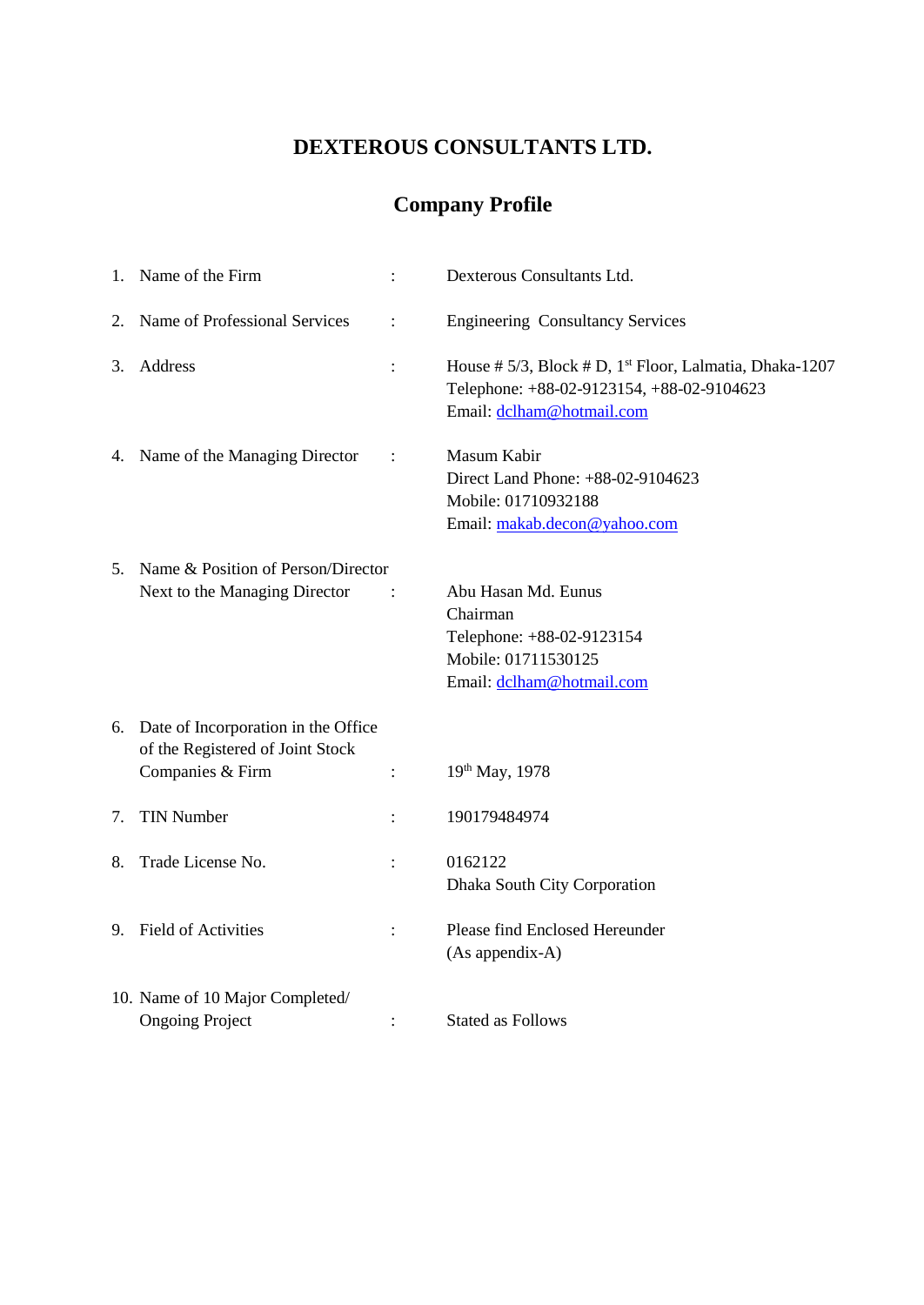# **NAME OF THE PROJECT:**

# **1. 500 Bed (10-Storied) Kurmitola General Hospital at Kurmitola Dhaka**

#### **Nature of the Project :**

Survey, soil test, master plan, landscaping, environmental assessment for covering area 12.66 acres land 6.66 acres selected for 500 bedded 10-storied Hospital Building including other building structures and facilities and 6.00 acres for bridges and culvert, access road and internal road, walkways and pavement, landscaping and arboriculture etc. Floor area of Hospital building is 600,000 sft. Including two level basement floor. full fledges hospital like as hospital building, doctors dormitory, nurses dormitory, plant & equipment, building, 3 nos. 5-storied building for 2nd Class employees staff quarter, 4 nos. 5-storied building for 3rd class employees staff quarters, 6 nos. 5-storied building for 4th class employees staff quarters, overhead water tank, gate house, power substation, building health club, officer's club, staff club, bridge & culvert, road pavement, emergency staff dormitory, car parking shed, deep tube well & pump House etc. comprises with the project. Emergency trauma centre, in patient and out patient department, department of medicine, surgery, neuro surgery, urology, gyane & obst. anesthesia, radiology and imaging, ophthalmology, dental, dermatology, ENT, orthopedic, chest, radiotherapy, physiotherapy, nephrology, pediatrics, cardiology, psychiatry and blood bank etc. accommodation provided in the Hospital.



- a) Survey, Soil test, Master Plan, Landscaping:
	- Detail survey of the sectoral site showing adjoining structure, external & internal road, electricity, gas, water, sewerage lines, etc.
	- Preparation of master plan and landscaping design drawing incorporating all the project requirement with commence of solution for the project.
- b) Design Drawing and Documentation
- Preliminary and detail architectural design and drawings, foundation and structural designdrawings, drainage, sewerage design-drawings, internal electrification, sub-station and standby generator installation design-drawings, area lightning and security lighting design-drawings, water distribution, sanitary and plumbing design-drawings, internal road layout, roads and pavement design-drawings, landscape design-drawings etc.
- Preparation of specification of works, item of works, cost estimate, bill of quantities, tender document for all civil, electrical and mechanical works for the project.
- c) Constant supervision of entire construction work.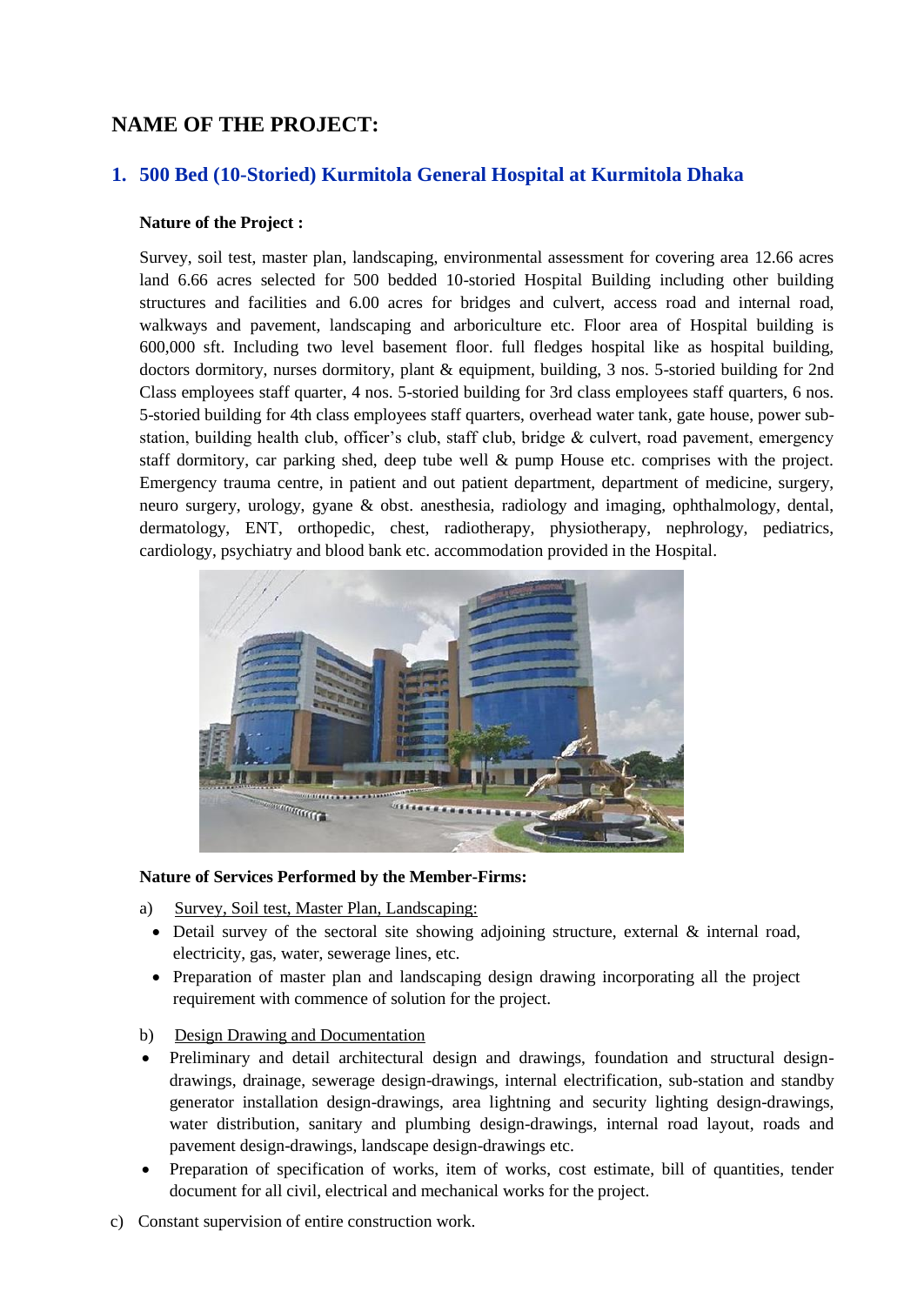| <b>Duration &amp; Date of Completion</b> |                | 05 years $(30th$ June 2010) |
|------------------------------------------|----------------|-----------------------------|
| Name of the Employer                     | $\ddot{\cdot}$ | Bangladesh Army             |
| <b>Volume of the Project</b>             | $\mathbf{r}$   | Tk. 226.1646 crore.         |

#### **2. National Indoor Stadium at Mirpur, Dhaka.**

#### **Nature of the Project :**

The Indoor Stadium is an International Standard covered centrally air-conditioned Stadium. The total covered area of the Stadium is about 56,000 Sft. and providing all facilities for holding tournaments of games e.g. The spectators capacity is 7000 with separate seating for VVIP, Players' gallery press etc. The major media facilities for TV and Radio broadcasting are also provided in the Stadium.



- Site Survey, Soil investigation, Architectural planning and design-drawings, Foundation and structural design-drawings, Sanitary, Water Supply, Plumbing, Drainage, Sewerage Systems design drawings, Internal Electrocution, Central Air-conditioning Design Drawings, Substation and standby generator installation design drawings, Area lighting, Security lighting, Fire-fighting design and drawings.
- Preparation of specifications, cost estimates, bill of quantities, tender documents of all Civil, Mechanical, Electrical Works, Tender evaluation, constant supervision construction & installation works & certifying of contractors suppliers bill.

| <b>Duration &amp; Date of Completion</b> | 60 months $(31st December 1994)$ |
|------------------------------------------|----------------------------------|
| Name of the Employer                     | National Sports Council (NSC)    |
| <b>Volume of the Project</b>             | Tk. 34.00 Crore.                 |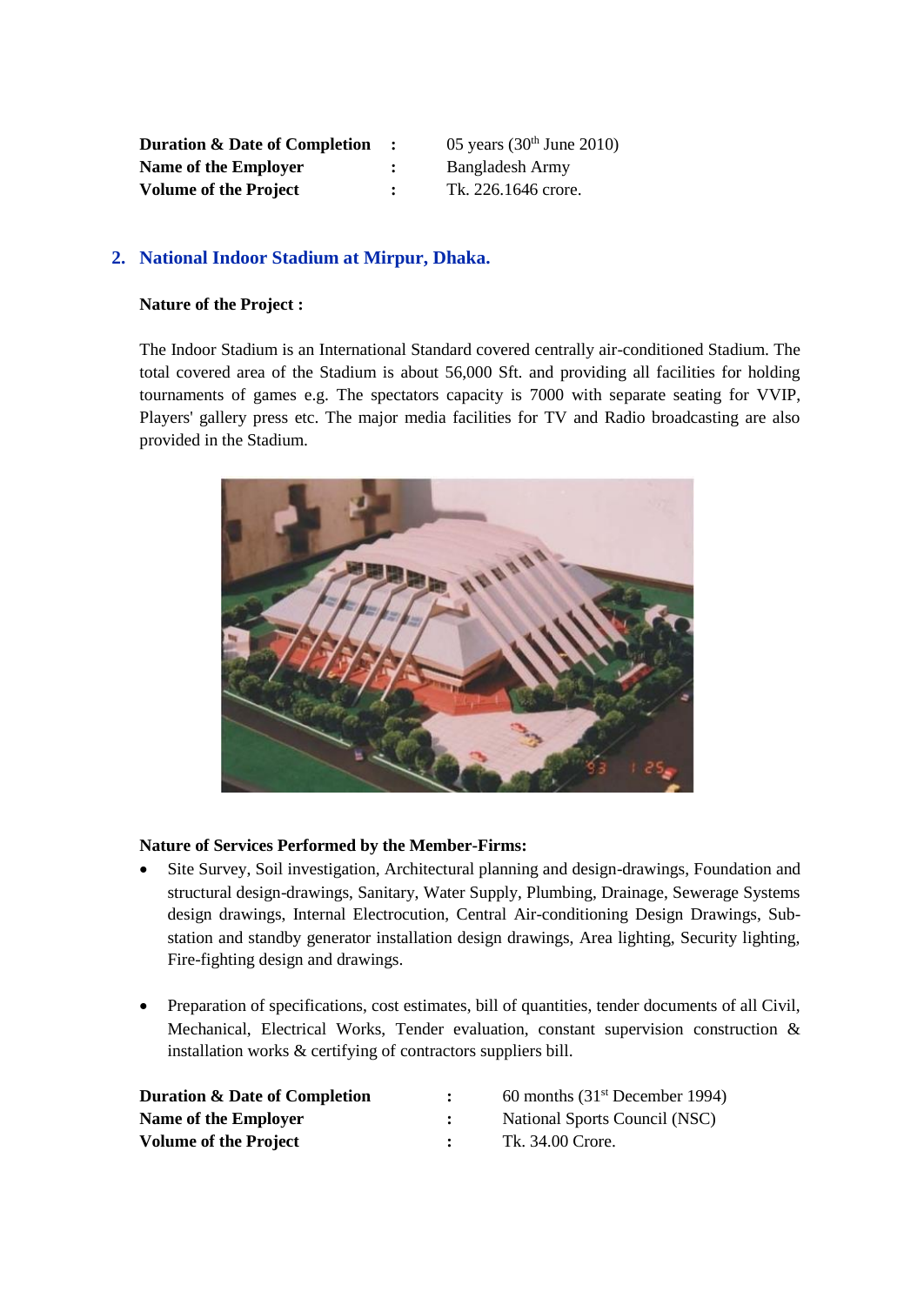# **3. Extension of Passenger Terminal Building of Hazrat Shahjalal in Terminal Airport (HSIA) CAAB Kurmitola, Dhaka.**

#### **Nature of the Project :**

The proposed Extension of Passenger Terminal Building is the extension of the existing terminal building. The total covered area is about 3,50,000.00 sft. The facilities for handling International Passenger arrival and departure and their baggage's are provided in Hall, Check-in-counter for Airlines, Customs, Immigration, Baggage Check, Security, Departure Lounge, Duty free shops, Arrival lounge, Transit Passengers facility, Toilets facility etc.



- Site Survey, Soil Investigation, Feasibility Study, Master Plan, Architectural Planning and Design Drawing, Foundation and Structural Design Drawings, Sewerage Design Drawings, Internal Electrification, Standby Generator Installation Design Drawing, Area Lighting, Security Lighting. Design Drawings, Sanitary & Plumbing Design Drawings, Fire Protection and Detection Design Drawing.
- Preparation of specifications of works, cost estimates, bill of quantities, tender documents of all civil, electrical & mechanical works. Tender evaluation, construction supervision works.

| <b>Duration &amp; Date of Completion :</b> | July 1996 to 2000                             |
|--------------------------------------------|-----------------------------------------------|
| Name of the Employer                       | Civil Aviation Authority of Bangladesh (CAAB) |
| <b>Volume of the Project</b>               | Tk. 100.00 Crore                              |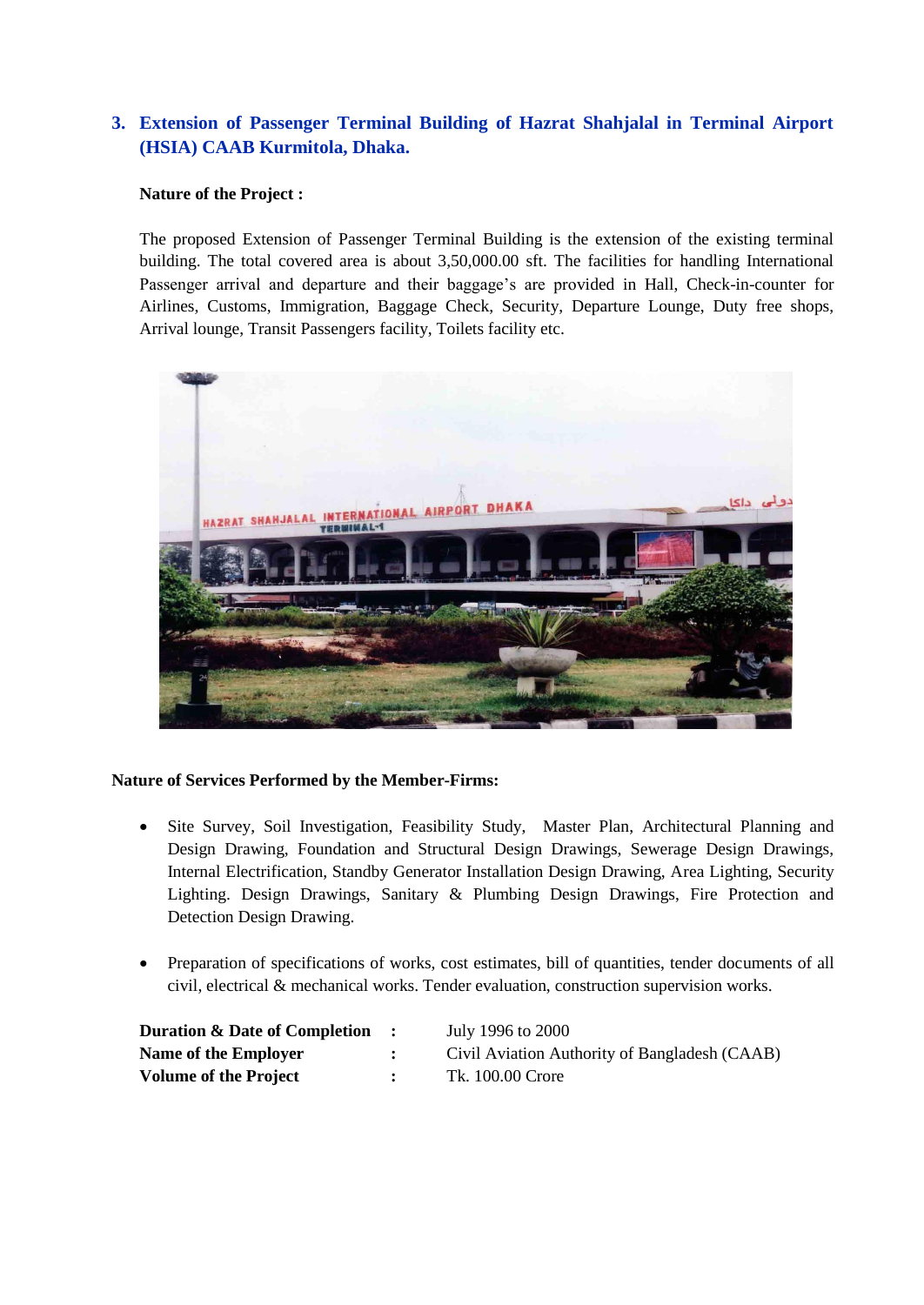## **4. Techno Economic Feasibility Study of Deep Sea Port in Bangladesh**

#### **Nature of the Project :**

Feasibility Study recommends for 'Development of a Deep Sea Port at Sonadia Island Site (Kutubjom & Hoanak Union,

Upazila – Moheshkhali

District – Cox's Bazar).

The mega project is to be implemented in Short (2020), Mid (2035) and Long Term (2055) basis. The Cost estimate and Handling Capacity for the project as per the Feasibility Study is shown as follows:

The Feasibility Study aims at the establishment of a Deep Sea Port near Sonadia Island in the Bay of Bengal, Bangladesh. The study was undertaken by the Chittaong Port Authority under the Ministry of Shipping Corporation of Bangladesh. Pacific Consultant International, Japan , now taken over by Oriental Consultant Ltd, Japan (Lead Firm) in association with DECON (Local Lead Company), accomplished the total assignment of preparation and completion of Techno-Economic Feasibility Report:



- Topographic survey for the layout and master planning and basic design of the Deep Sea Port in Bangladesh for about 2,000,000m<sup>2</sup> from the costal line to the land side.
- Level survey 25m intervals.
- Preparation of topographic maps covering the surveyed area
- Location and survey areas:
	- Sea side of the land survey area 20,000,000m<sup>2</sup> in 50m intervals
	- Bathymetric survey in the channels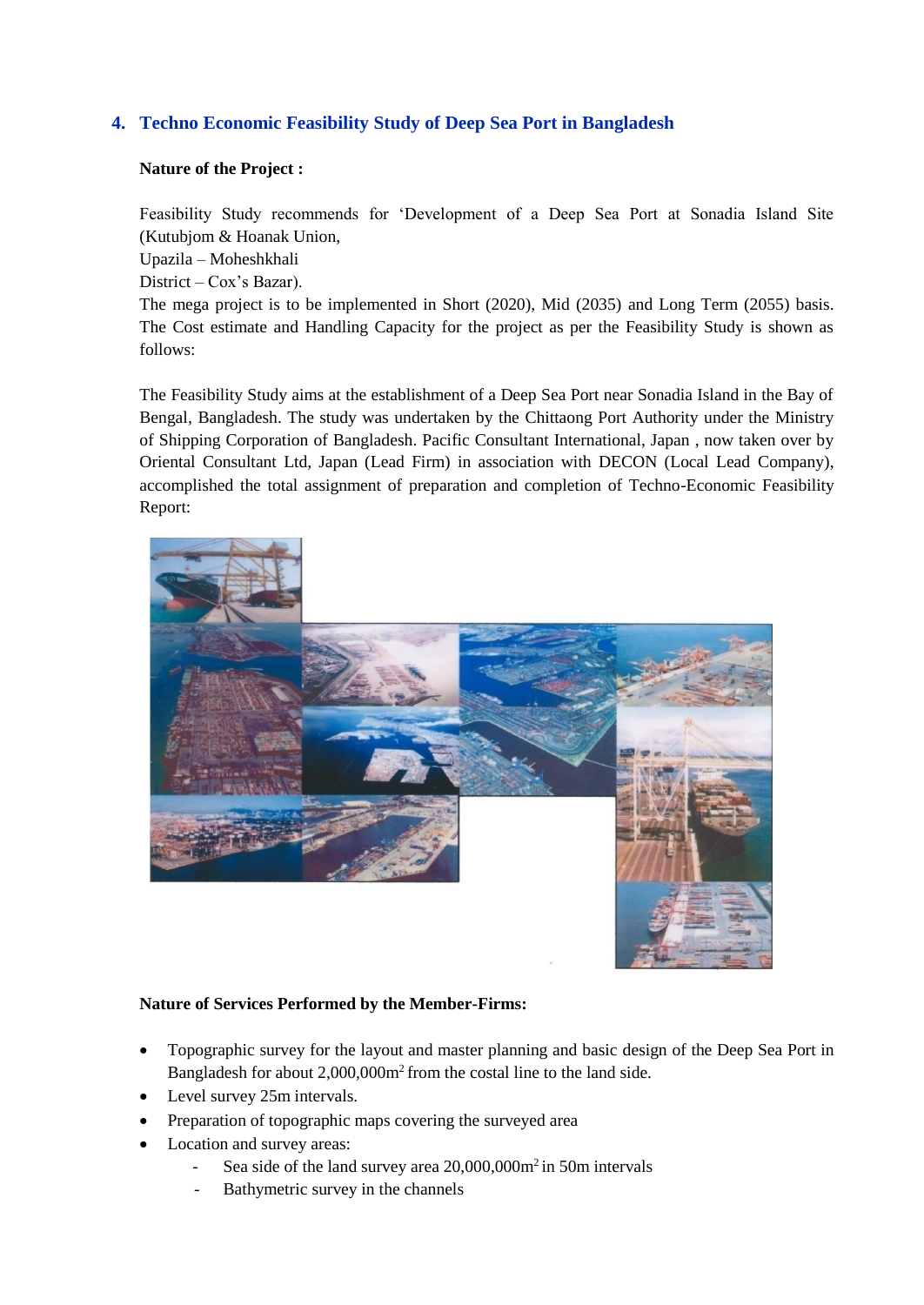- Total survey line approximately 55km
	- Collect historical data and existing aerial photographs of study area
	- Observation of tide during the hydrographic survey reference to the tide gauge installed
	- Observation of the current tide- induced current in study offshore area for 15 successive days by self recording current meter

• Preparation and submission of observation result.

Preparation of study report for the following activities:

- Review and analysis and present situation
- Port administration model
- Public Private Participation (PPP) model
- Assessment of potential market and business opportunities
- Site selection Site surveys and investigation
- Planning, layout plans, conceptual design and cost estimate
- Project appraisal

| $\mathbf{L}$ | 30 months, Date of Completion 31 <sup>st</sup> December 2008 |
|--------------|--------------------------------------------------------------|
| $\mathbf{L}$ | Ministry of Shipping                                         |
|              | Govt. of the Peoples Republic of Bangladesh                  |
| $\mathbf{r}$ | Tk.                                                          |
|              |                                                              |

# **5. Accommodation for 1 X 1200 Cadets (8-Storey with 8-Storied Foundation) including International/External Services at BMA Bhatiary, Chittagong**

## **Project Brief :**

The 8-storied Building for 1200 Cadets Accommodation comprises with Entry Hall 5700sft. Multipurpose Hall 16500 sft. Ante Room 4 nos each 8300 sft. Conference Hall, meeting room, Dining Hall 2 nos each 16500 sft. capacity 1000 person each Dining Hall, Prayer Hall 5000 sft. for 400 persons Cadet Recreation Hall 6100 sft. 2 nos cadets' Accommodation for 1292 Cadet Laundry 9600 sft. Air-Conditioning System, Security Systems Fire Detection & Protection Systems, Elevator, Internal Road, Arcalighting Substation etc work provided for the project.

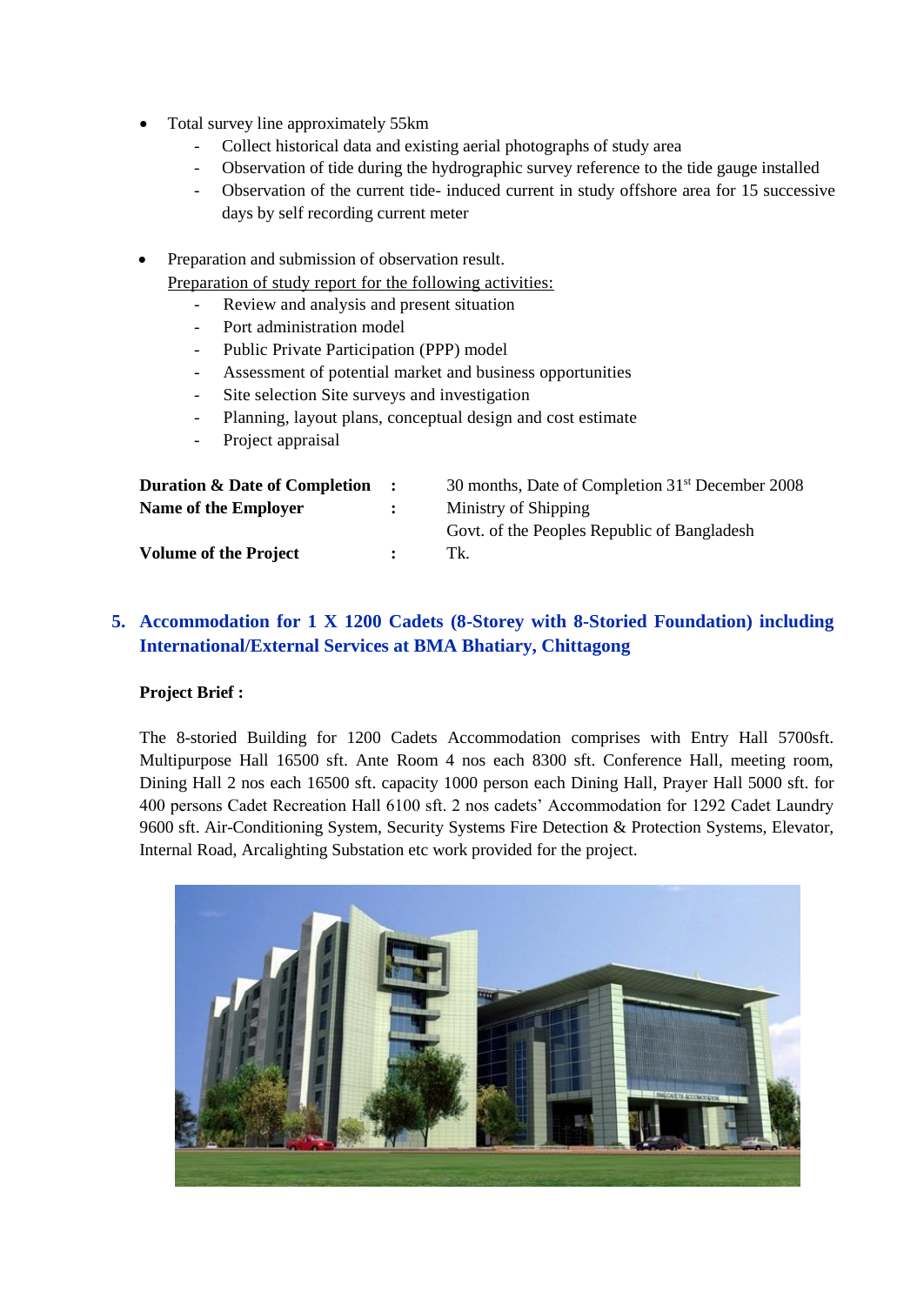#### **Nature of Services Performed by the Member-Firms:**

- Site Survey, Soil investigation, master plan, Architectural planning and design-drawings including all Civil, Electrical, Mechanical Design and Drawings works.
- Top Supervision work provided of the project.

| <b>Duration &amp; Date of Completion :</b>           |                                | 30 months (party)<br>Construction of 1 <sup>st</sup> Phase & 2 <sup>nd</sup> Phase completion by 31 <sup>st</sup><br>December 2017 and next Phase of construction works in |
|------------------------------------------------------|--------------------------------|----------------------------------------------------------------------------------------------------------------------------------------------------------------------------|
| Name of the Employer<br><b>Volume of the Project</b> | $\mathbf{L}$<br>$\ddot{\cdot}$ | progress.<br>DW & CE (Army) Dhaka Cantonment<br>Tk. 327.00 crore                                                                                                           |

# **6. 21-Storied NCC Bank Bhaban 13/1 and 13/2 Toynbee Circular Road, Motijeel, C/A, Dhaka.**

#### **Nature of the Project :**

The 21 storied Building with 3 (Three) level Basement for car parking, The Building has been constructed in Considering two towers after 3rd floor. Fire Hydrant and fire water supply, power substation, Deep tube well, water Reservoirs, Central security systems including circuit TV camera, Elevators, Emergency fire Escape, standby Generator, Humidity ventilation and air conditioning systems are provided in the Building.

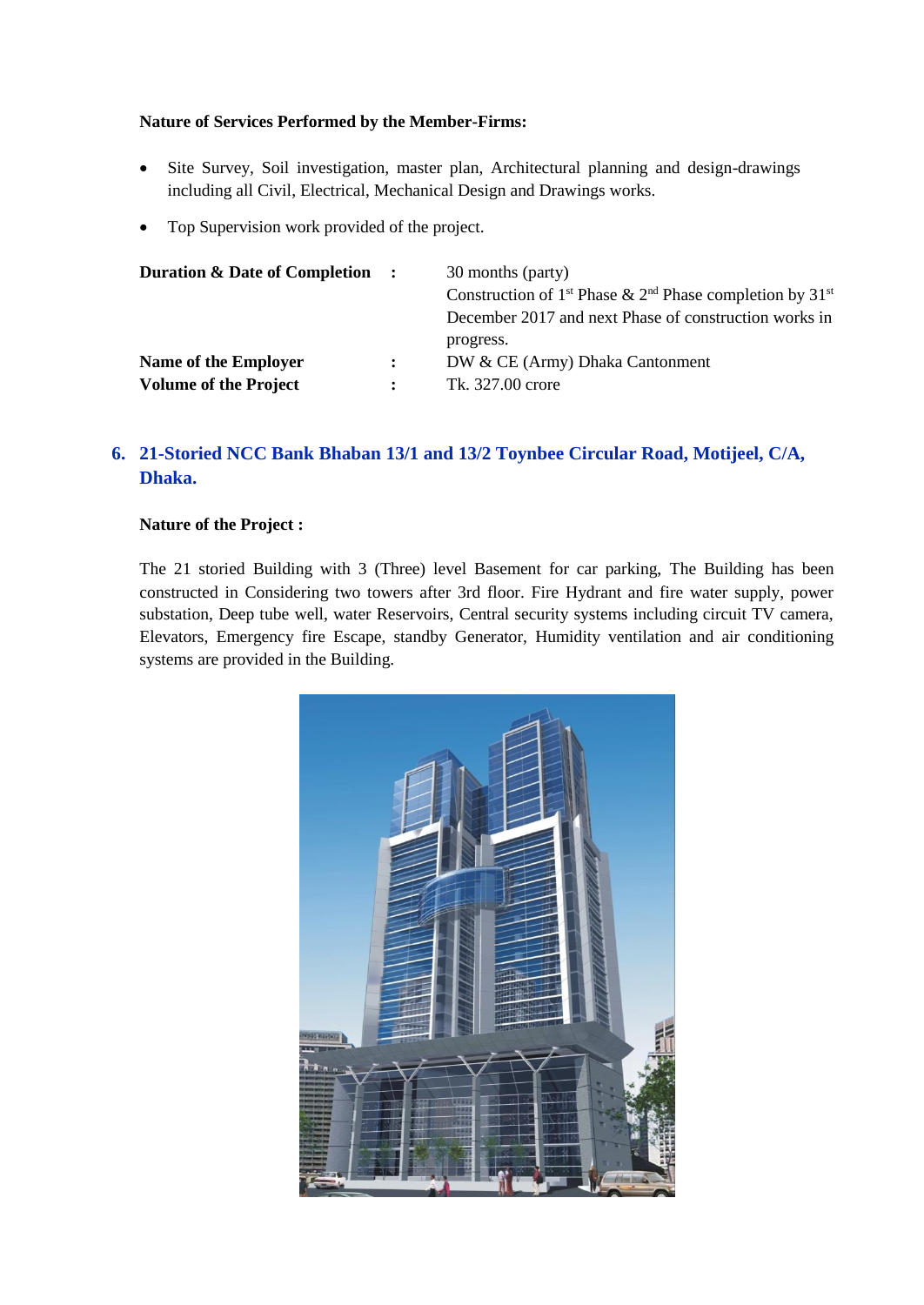#### **Nature of Services Performed by the Member-Firms:**

- Site Survey, Soil investigation, master plan, Architectural planning and design-drawings including all Civil, Electrical, Mechanical Design and Drawings words.
- Preparation of specifications of works, cost estimates, bill of quantities, tender documents of all Civil, Electrical and Mechanical works. Tender evaluation constant supervision of the works and certifying of the contractors & suppliers bills.

| <b>Duration &amp; Date of Completion :</b> | 94 months, Date of Completion 31 <sup>st</sup> December 2014 |
|--------------------------------------------|--------------------------------------------------------------|
| Name of the Employer                       | National Credit and Commerce Bank                            |
| <b>Volume of the Project</b>               | Tk. 100.00 crore                                             |

#### **7. 20-Storied Head Office Building at 8 DIT Avenue, Dhaka.**

#### **Nature of the Project :**

The project is a 20-storied Head Office Building for Bangladesh Shilpa Bank. Original design was made with Central Air-conditioning, Systems, but the building has been constructed with the installation of air-conditioning system, although  $a/c$  provision and reservation for  $a/c$  system has kept during the construction. The total height of the building is  $250¢-0<sup>2</sup>$  and the total land area is 16,330 sft. total floor area of 2,66,861 sft. Basement floor for car parking, 6 nos passenger lift underground water reservoir, electrical substation, roof top tank has been provided for the project.

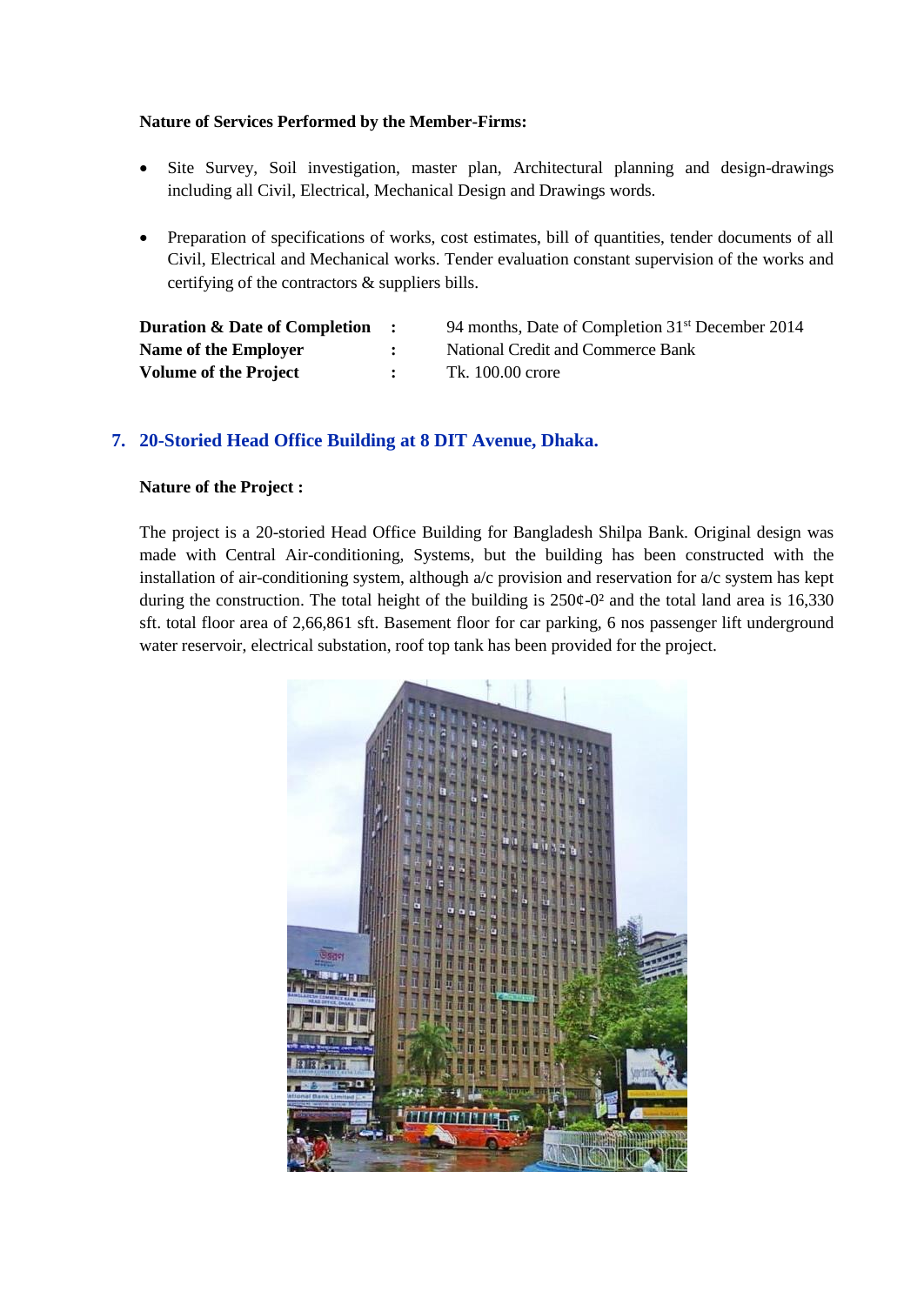#### **Nature of Services Performed by the Member-Firms:**

- Site Survey, Soil investigation, master plan, Architectural planning and design-drawings including all Civil, Electrical, Mechanical Design and Drawings works.
- Preparation of specifications of works, cost estimates, bill of quantities, tender documents of all civil, electrical, mechanical works. Tender evaluation, constant supervision of the works and certifying of the contractors & supplier's bill.

| <b>Duration &amp; Date of Completion</b> | $\mathbf{r}$ | April 1978 to December 1983          |  |
|------------------------------------------|--------------|--------------------------------------|--|
| Name of the Employer                     |              | Bangladesh Development Bank Ltd.     |  |
|                                          |              | (Former Bangladesh Shilpa Bank Ltd.) |  |
| <b>Volume of the Project</b>             |              | Tk. 20.64 Crore Taka                 |  |

#### **8. Multistoried Bank Building with Auto Mated Vault at Mymensingh**

#### **Nature of the Project :**

The floor area of the main building is about 5,40,000 sft. Central Auto Vault will be install with the Main Building Power Sub-Station, Standby Generator, 10 Nos. Elevator, Central Air-Conditioning System, Fire Detection And Protection System, Fire Alarm Systems, High Security Systems Are Provided With The Project. In addition that General Manager Banglow Dormitories, Mosque, Police Barak, Pump House are comprises with the project.



#### **Nature of Services Performed by the Member-Firms:**

• Architectural planning and design-drawings including all Civil, Electrical, Mechanical Design and Drawings works.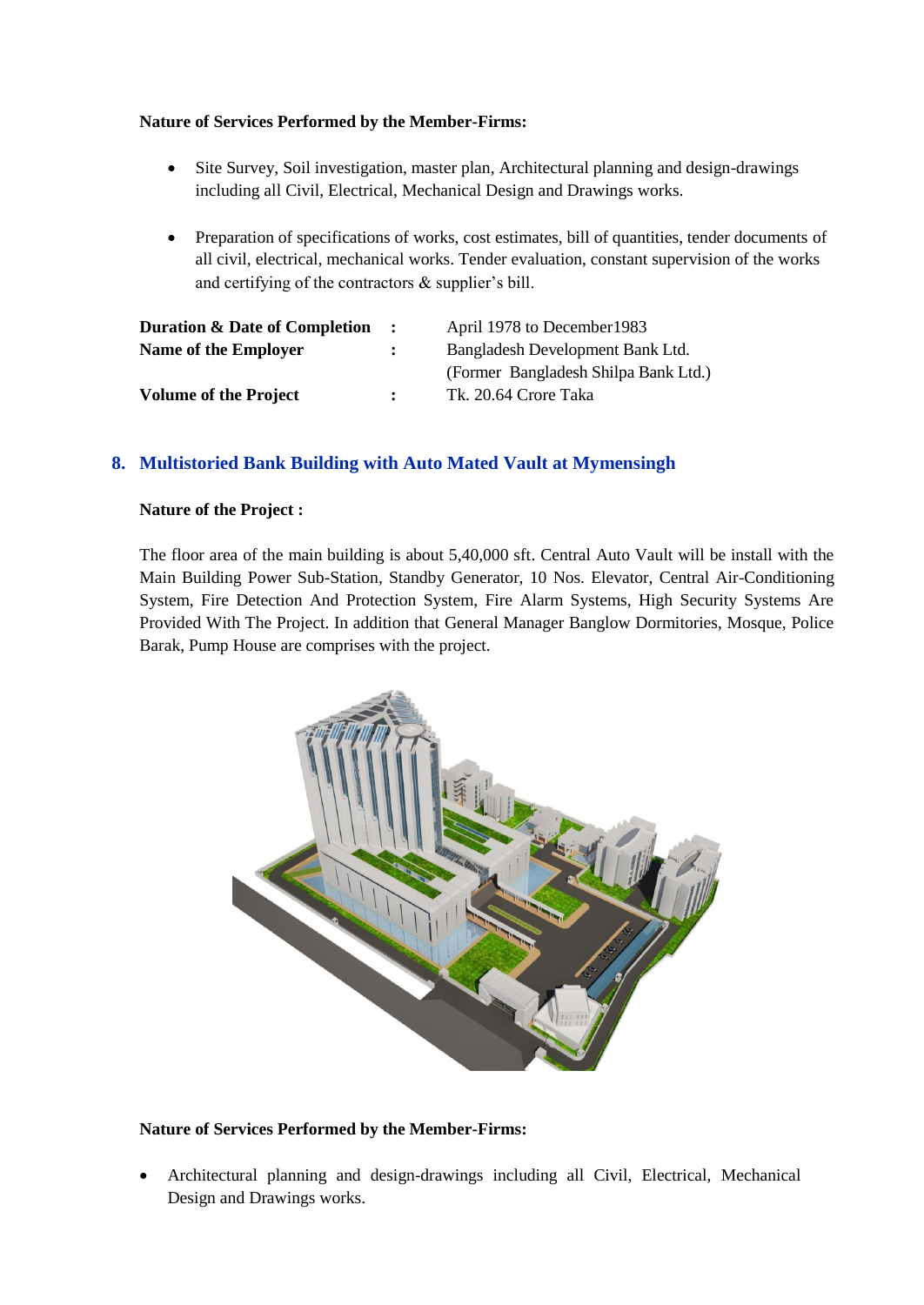• Preparation of specifications of works, cost estimates, bill of quantities, tender documents of all civil, electrical and Mechanical works. Constant supervision and certification of contractor's bills.

| <b>Duration &amp; Date of Completion</b> |  |
|------------------------------------------|--|
| <b>Name of the Owner</b>                 |  |
| <b>Volume of the Project</b>             |  |

January 2016 to Ongoing **Name of the Owner :** Bangladesh Bank Tk. 250.00 Crore.

#### **9. 21-Storied SMC Tower at 33, 33, Kamal Ataturk Avenue, Banani, Dhaka.**

#### **Nature of the Project :**

The building is 21-storied SCM Tower with water proof basement floor. 1600 KVA power substation 800 KVA stand by generator 3 nos elevator, centrally Air-conditioning systems, fire detection and fighting system are provided with the project. Total floor area 1,54,000 sft.



- Site Survey, Soil investigation, master plan, Architectural planning and design-drawings including all Civil, Electrical, Mechanical Design and Drawings works.
- Preparation of specifications of works, cost estimates, bill of quantities, tender documents of all Civil, Electrical and Mechanical works. Tender evaluation constant supervision of the works and certifying contractors & suppliers bills.

| <b>Duration &amp; Date of Completion</b> | $\sim$ $\sim$  | 104 months, date of completion $31st$ December 2015 |
|------------------------------------------|----------------|-----------------------------------------------------|
| Name of the Employer                     | $\ddot{\cdot}$ | Social Marketing Company (SMC)                      |
| <b>Volume of the Project</b>             | $\mathbf{r}$   | Tk. 40.00 crore.                                    |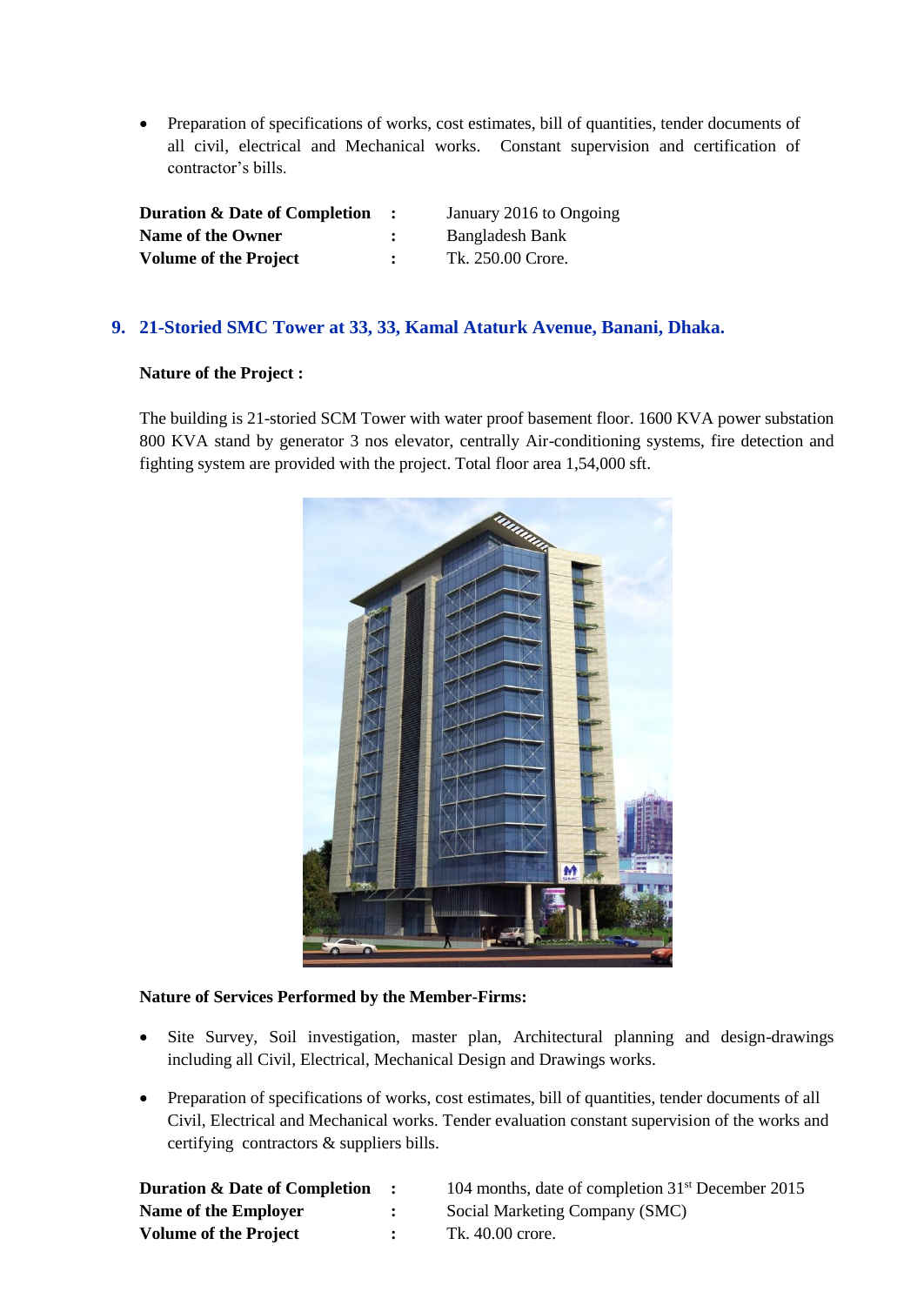# **10. 20-storied Commercial Building with 5 Floor Car Parking at 37/a, Dilkusha C/A, Dhaka.**

#### **Nature of the Project :**

The floor area of 20-storied structure with 3-basement floors is about 4,75,300 sft. Power substation, Standby Generator, 8 nos. Elevator, Central Air-conditioning and Ventilation system, CCTV System, Pump house under ground water reservoir, Over head water tank, Fire Detection and Fire Fighting systems etc and consists of modern Electro Mechanical equipment facilities and other utility services facilities has been provided in the project.



- Site Survey, Soil investigation, master plan, Architectural planning and design-drawings including all Civil, Electrical, Mechanical Design and Drawings works.
- Preparation of specifications of works, cost estimates, bill of quantities, tender documents of all civil, electrical and Mechanical works. Tender evaluation, constant supervision and certifying the contractors and suppliers bill.

| <b>Duration &amp; Date of Completion :</b> | 59 months, Date of Completion 31 <sup>st</sup> December 2010 |
|--------------------------------------------|--------------------------------------------------------------|
|                                            | $(1st$ and $2nd$ Phase)                                      |
| Name of the Employer                       | Sadharan Bima Corporation (SBC)                              |
| <b>Volume of the Project</b>               | Tk. 103.61 crore.                                            |